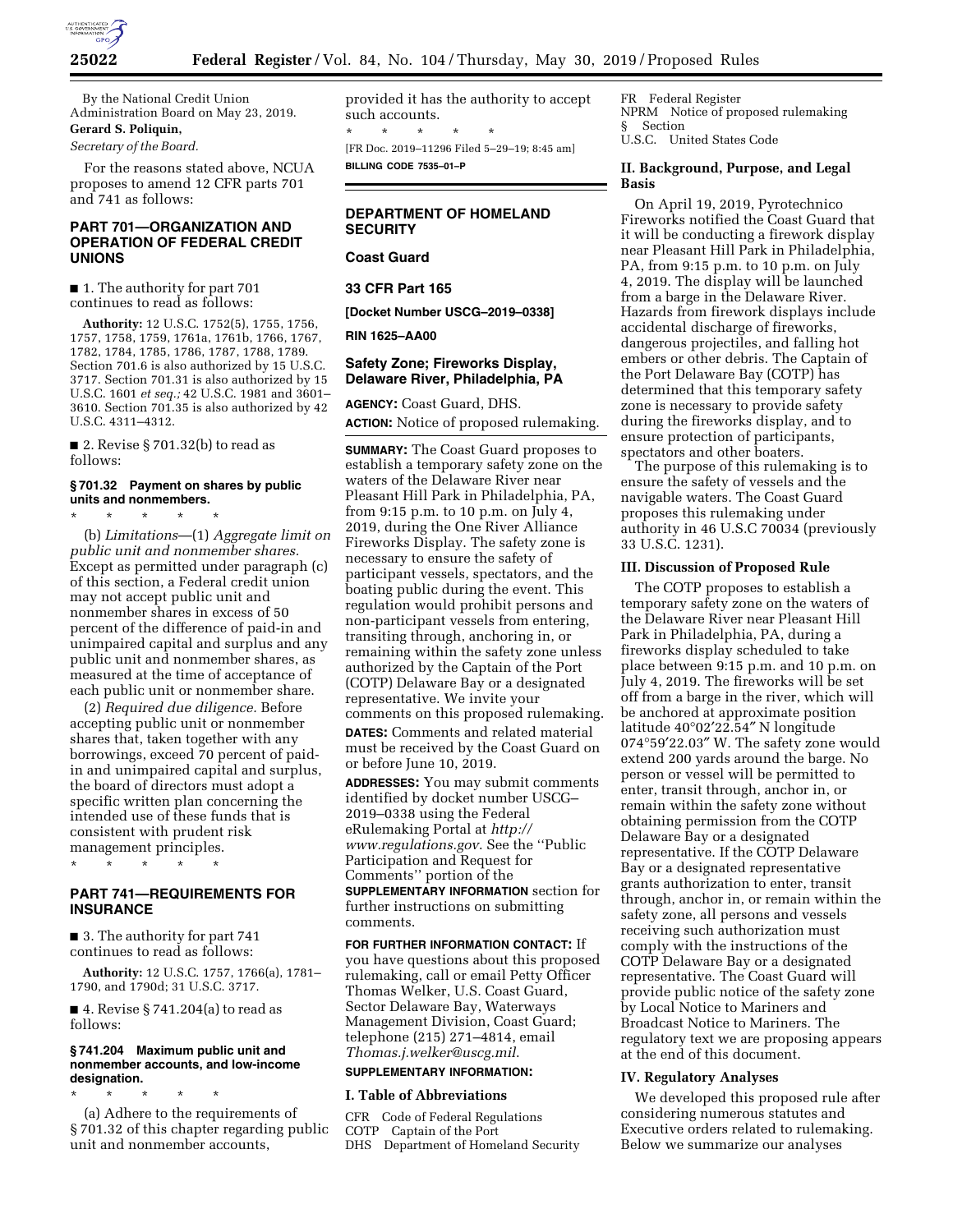based on a number of these statutes and Executive orders and we discuss First Amendment rights of protestors.

# *A. Regulatory Planning and Review*

Executive Orders 12866 and 13563 direct agencies to assess the costs and benefits of available regulatory alternatives and, if regulation is necessary, to select regulatory approaches that maximize net benefits. Executive Order 13771 directs agencies to control regulatory costs through a budgeting process. This NPRM has not been designated a ''significant regulatory action,'' under Executive Order 12866. Accordingly, the NPRM has not been reviewed by the Office of Management and Budget (OMB), and pursuant to OMB guidance it is exempt from the requirements of Executive Order 13771.

The impact of this rule is not significant for the following reasons: (1) The enforcement period will last less than one hour when vessel traffic is usually low; (2) although persons and vessels may not enter, transit through, anchor in, or remain within the safety zone without authorization from the COTP Delaware Bay or a designated representative, they may operate in the surrounding area during the enforcement period; (3) persons and vessels will still be able to enter, transit through, anchor in, or remain within the regulated area if authorized by the COTP Delaware Bay; and (4) the Coast Guard will provide advance notification of the safety zone to the local maritime community by Local Notice to Mariners and Broadcast Notice to Mariners.

#### *B. Impact on Small Entities*

The Regulatory Flexibility Act of 1980, 5 U.S.C. 601–612, as amended, requires Federal agencies to consider the potential impact of regulations on small entities during rulemaking. The term ''small entities'' comprises small businesses, not-for-profit organizations that are independently owned and operated and are not dominant in their fields, and governmental jurisdictions with populations of less than 50,000. The Coast Guard certifies under 5 U.S.C. 605(b) that this proposed rule would not have a significant economic impact on a substantial number of small entities.

While some owners or operators of vessels intending to transit the safety zone may be small entities, for the reasons stated in section IV.A above, this rule will not have a significant economic impact on any vessel owner or operator.

If you think that your business, organization, or governmental jurisdiction qualifies as a small entity and that this rule would have a significant economic impact on it, please submit a comment (see **ADDRESSES**) explaining why you think it qualifies and how and to what degree this rule would economically affect it.

Under section 213(a) of the Small Business Regulatory Enforcement Fairness Act of 1996 (Pub. L. 104–121), we want to assist small entities in understanding this proposed rule. If the rule would affect your small business, organization, or governmental jurisdiction and you have questions concerning its provisions or options for compliance, please contact the person listed in the **FOR FURTHER INFORMATION CONTACT** section. The Coast Guard will not retaliate against small entities that question or complain about this proposed rule or any policy or action of the Coast Guard.

### *C. Collection of Information*

This proposed rule would not call for a new collection of information under the Paperwork Reduction Act of 1995 (44 U.S.C. 3501–3520).

# *D. Federalism and Indian Tribal Governments*

A rule has implications for federalism under Executive Order 13132, Federalism, if it has a substantial direct effect on the States, on the relationship between the national government and the States, or on the distribution of power and responsibilities among the various levels of government. We have analyzed this proposed rule under that Order and have determined that it is consistent with the fundamental federalism principles and preemption requirements described in Executive Order 13132.

Also, this proposed rule does not have tribal implications under Executive Order 13175, Consultation and Coordination with Indian Tribal Governments, because it would not have a substantial direct effect on one or more Indian tribes, on the relationship between the Federal Government and Indian tribes, or on the distribution of power and responsibilities between the Federal Government and Indian tribes. If you believe this proposed rule has implications for federalism or Indian tribes, please contact the person listed in the **FOR FURTHER INFORMATION CONTACT** section.

#### *E. Unfunded Mandates Reform Act*

The Unfunded Mandates Reform Act of 1995 (2 U.S.C. 1531–1538) requires Federal agencies to assess the effects of their discretionary regulatory actions. In particular, the Act addresses actions that may result in the expenditure by a

State, local, or tribal government, in the aggregate, or by the private sector of \$100,000,000 (adjusted for inflation) or more in any one year. Though this proposed rule would not result in such an expenditure, we do discuss the effects of this rule elsewhere in this preamble.

### *F. Environment*

We have analyzed this proposed rule under Department of Homeland Security Directive 023–01 and Environmental Planning COMDTINST 5090.1 (series), which guide the Coast Guard in complying with the National Environmental Policy Act of 1969 (42 U.S.C. 4321–4370f), and have made a preliminary determination that this action is one of a category of actions that do not individually or cumulatively have a significant effect on the human environment. This rule proposes a safety zone that will prohibit persons and vessels from entering, transiting through, anchoring in, or remaining within a limited area on the navigable water in the Delaware River, during a fireworks display lasting approximately one hour. Normally, such actions are categorically excluded from further review under paragraph L60(a) in Table 3–1 of U.S. Coast Guard Environmental Planning Implementing Procedures 5090.1. A preliminary Record of Environmental Consideration (REC) supporting this determination is available in the docket where indicated under **ADDRESSES**. We seek any comments or information that may lead to the discovery of a significant environmental impact from this proposed rule.

#### *G. Protest Activities*

The Coast Guard respects the First Amendment rights of protesters. Protesters are asked to contact the person listed in the **FOR FURTHER INFORMATION CONTACT** section to coordinate protest activities so that your message can be received without jeopardizing the safety or security of people, places, or vessels.

### **V. Public Participation and Request for Comments**

We view public participation as essential to effective rulemaking, and will consider all comments and material received during the comment period. Your comment can help shape the outcome of this rulemaking. If you submit a comment, please include the docket number for this rulemaking, indicate the specific section of this document to which each comment applies, and provide a reason for each suggestion or recommendation.